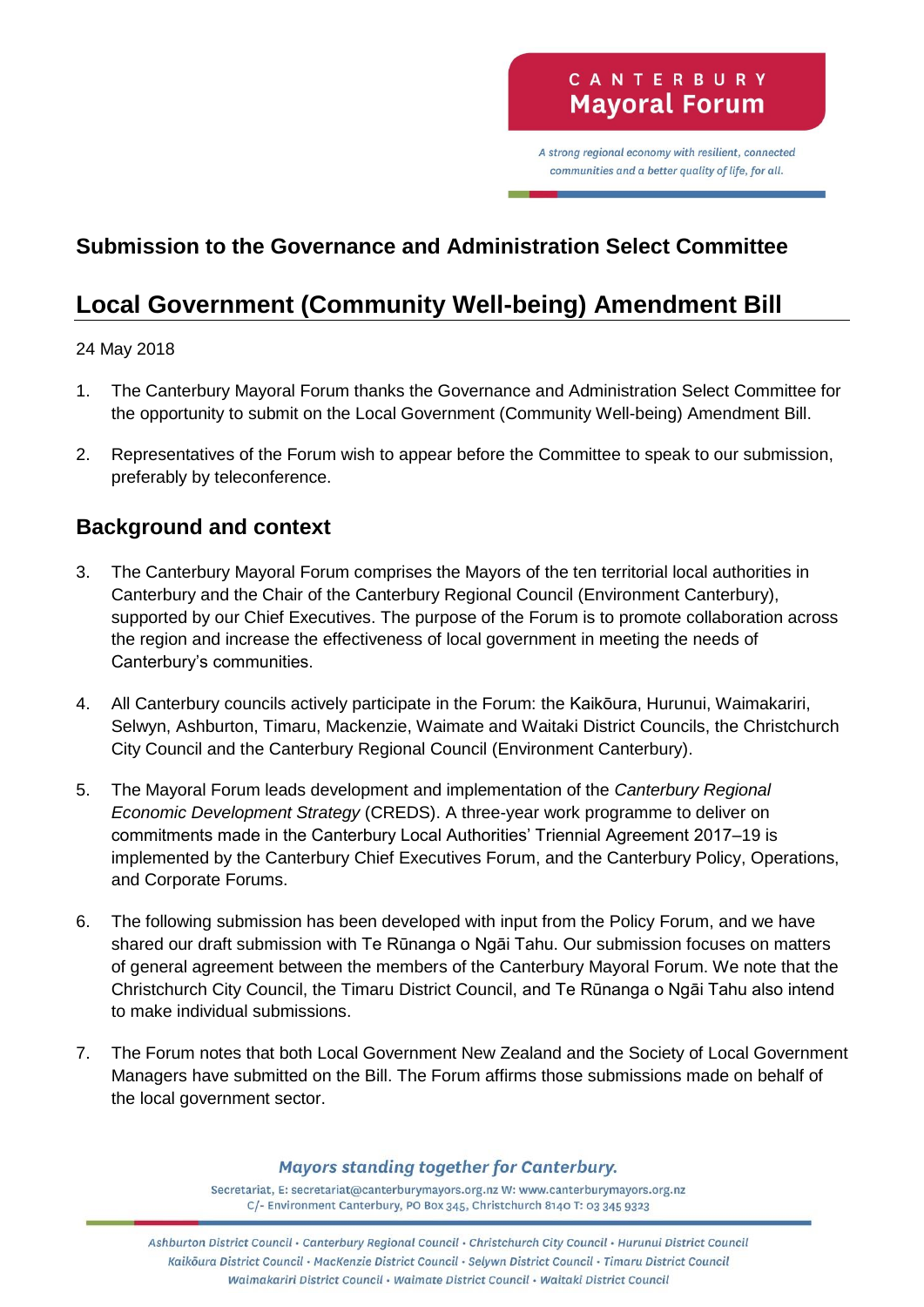### **General comment**

- 8. The Canterbury Mayoral Forum welcomes amendment of the Local Government Act 2002 to:
	- reinstate the 'four well-beings'
	- amend territorial authorities' powers to collect development contributions.

## **The four well-beings**

- 9. When the Mayoral Forum developed the Canterbury Regional Economic Development Strategy (CREDS) in early 2015, we were mindful that the Local Government Act 2002 had been amended in 2012 to remove the four well-beings. We explicitly reflected on whether we had a legislative mandate to lead regional development beyond the cost-effective delivery of 'good-quality local infrastructure, local public services, and performance of regulatory functions' (Local Government Act 2002 s.3(d), s.10 as amended in 2012).
- 10. We agreed, however, that regional development is not about growing GDP for its own sake. Rather, regional development is about ensuring the viability of our communities and ways of life. It's about economic growth as an enabler of social and cultural wellbeing, within an environmentally sustainable framework. Our CREDS regional vision is, therefore: *A region making the most of its natural advantages to build a strong, innovative economy with resilient, connected communities and a better quality of life for all.*
- 11. Accordingly, we shaped up the CREDS in three clusters of seven work programmes:
	- **infrastructure**: regional transport; digital connectivity; and freshwater management and water infrastructure
	- **human and social wellbeing**: education and training for a skilled workforce; newcomer and migrant settlement (skilled workers, cohesive communities)
	- **working with industry**: value-added production; regional visitor strategy.
- 12. When we partnered with central government in the Regional Growth Programme (from May 2016), Ministers in the previous Government asked us to strengthen our focus on *social wellbeing* in the CREDS. We have reflected this in an increased emphasis on youth transitions (in partnership with the Ministry of Social Development), advocacy on immigration and international education policy settings that work for regional New Zealand, and participating in Immigration New Zealand's Welcoming Communities pilot project.
- 13. Our experience has shown that:
	- local government has a strong mandate in our local communities to 'step up and lead' regional development that enables all four well-beings
	- local government collaboration and partnerships can be effective in championing the social, economic, environmental and cultural wellbeing of our communities, particularly when we stand together with one voice.
- 14. We note this Government's focus on regional development, the considerable investment in the Provincial Growth Fund and the commitment to an inclusive economy. Reinstatement of the four well-beings will clarify local government's role and mandate to lead regional development that generates higher living standards for all New Zealanders.
- 15. While some opponents to the Bill may argue that reinstating the four well-beings will result in expansion of local government activity, with potential for increased spending and higher rates, the Forum does not consider this necessarily follows. The Canterbury Mayoral Forum does not